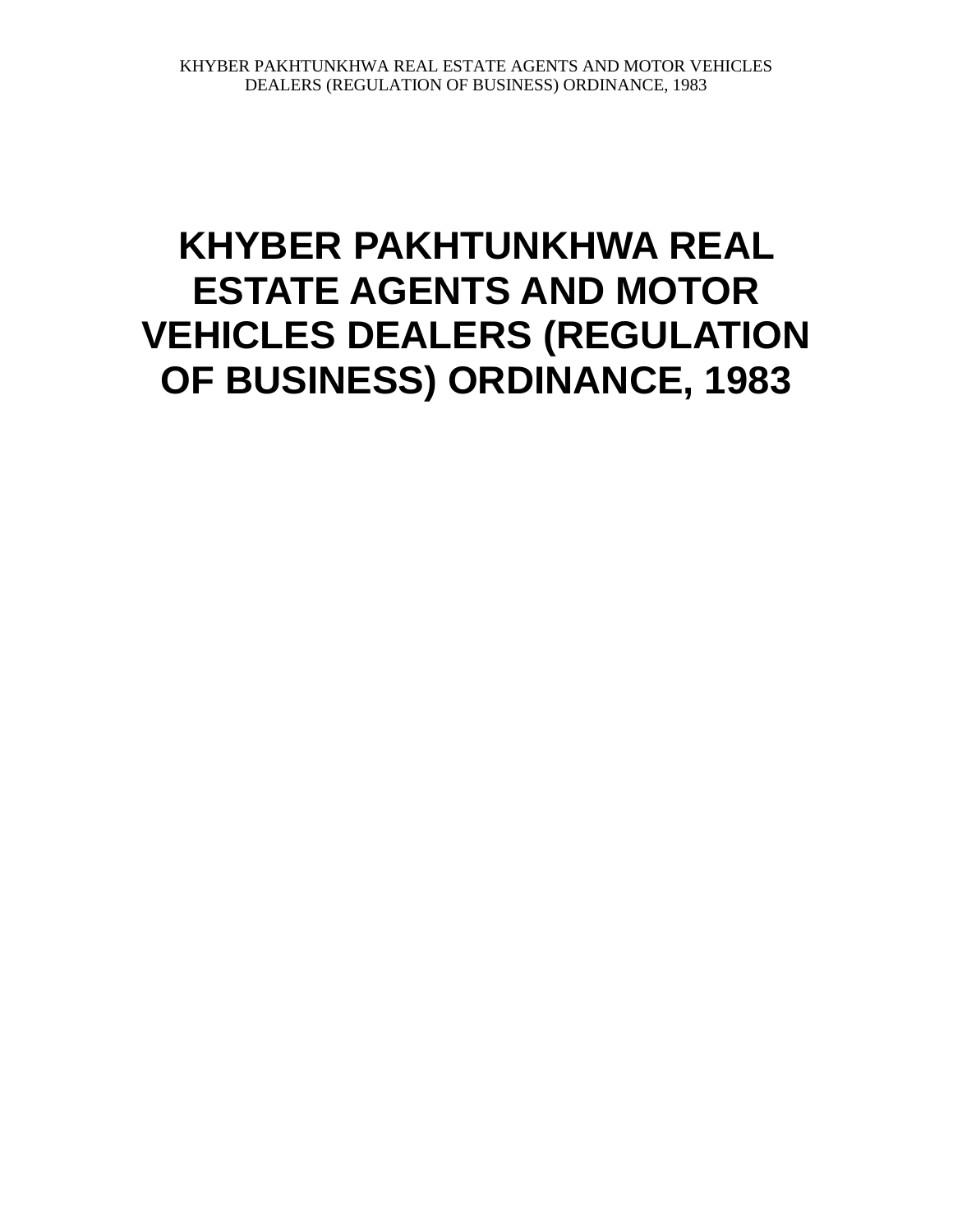# **AN ORDINANCE**

To regulate the business of real estate agents and motor vehicle Dealers in the Khyber Pakhtunkhwa.

WHEREAS it is expedient to regulate the business of real estate agents and motor vehicle dealers in the Khyber Pakhtunkhwa in the manner hereinafter appearing.

AND WHEREAS the Governor of Khyber Pakhtunkhwa Province is satisfied that circumstances exits which render it necessary to take immediate action.

NOW, THREFORE, in pursuance of the proclamation of the fifth day of July, 1977, and in exercise of all powers enabling him in that behalf the Governor of the Khyber Pakhtunkhwa is pleased to make and promulgate the following ordinance:

**1. Short Title and Commencement.-** (1) This Ordinance may be called the Khyber Pakhtunkhwa Real Estate Agents and Motor Vehicles Dealers (Regulation of Business) Ordinance, 1983.

- (2) It shall extend to whole of the Khyber Pakhtunkhwa.
- (3) It shall come into force at once.

<sup>1</sup>[Note: Khyber Pakhtunkhwa Ord. No. VIII of 1983, shall apply to the Provincially Administered Tribal Areas of Dir, Chitral, Swat, Kalam and Malakand Protected Area.]

- **2. Definition.-** In this Ordinance unless the context otherwise requires.
	- (a) "Government" means the Government of the Khyber Pakhtunkhwa;
	- (b) "motor vehicles" means any propelled vehicle adapted for use upon roads the power of propulsion is transmitted thereto from an external or internal source and includes a tractor , a trailer and a chassis to which a body has not been attached;
	- (c) "motor vehicles dealer" means a person who arranges or negotiates any transaction of sale, exchange, transfer or pledge of a motor vehicle in consideration of some commission or other remuneration in cash or otherwise or who deals in  $^2$ [sale, purchase or rent] of motor vehicles;
	- (d) "prescribed" means prescribed by rules made under this Ordinance;

 $\overline{a}$ 

<sup>&</sup>lt;sup>1</sup> Extended vide Notification No. Legis: I (9)/70 Vol: VI dated 13-1-1990.

<sup>&</sup>lt;sup>2</sup> Substituted vide KHYBER PAKHTUNKHWA Finance Act 2009.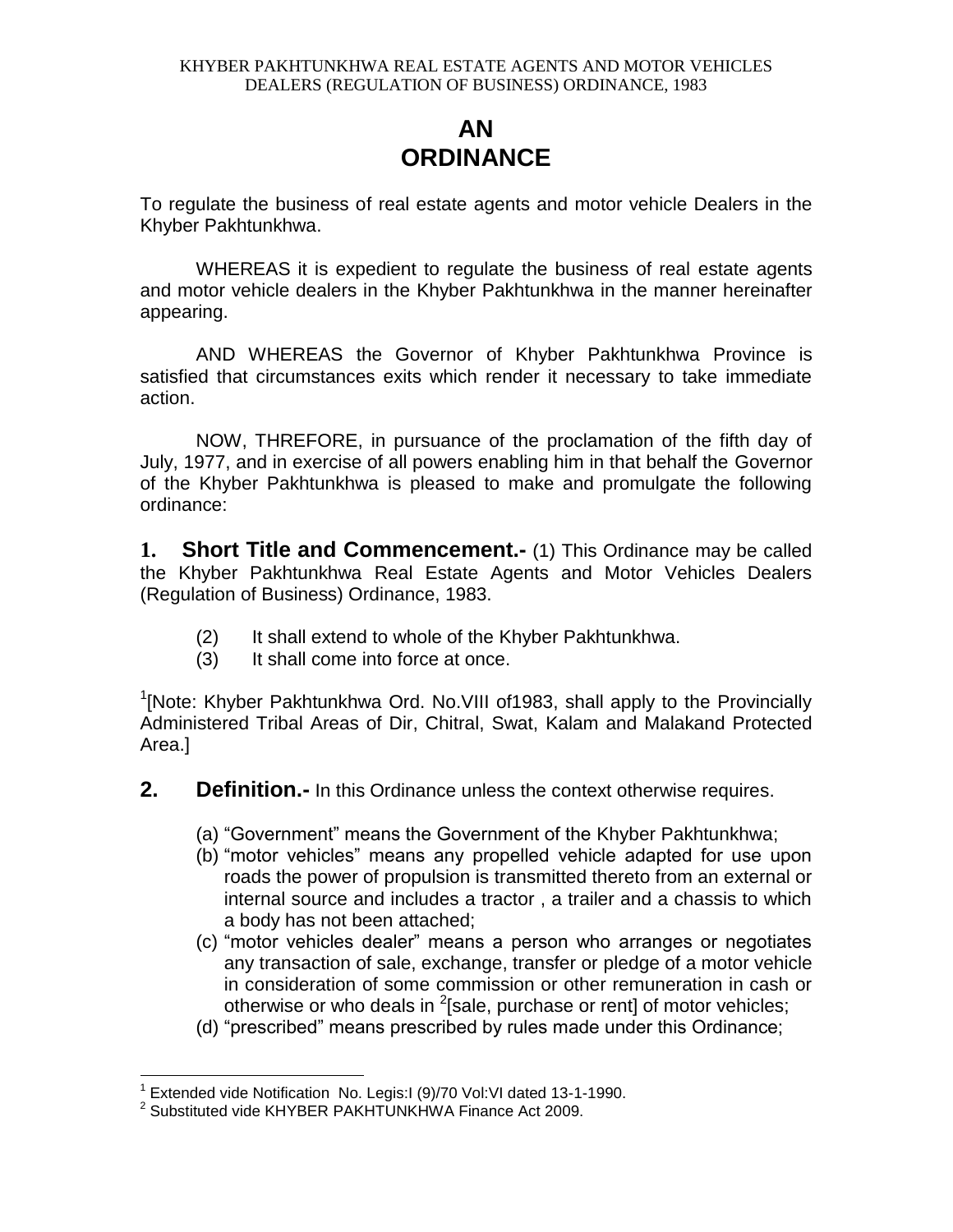- (e) "real estate" means immovable property, including land, benefits to arise out of land and things attached to the earth:
- (f) "real estate agents" means a person who arranges or negotiates any transaction of sale, exchange, mortgage, lease or tenancy of a real estate in consideration of some commission or other consideration in cash or otherwise; and
- (g) "registering authority" means the District Excise and Taxation Officer or any other Officer notified by Government for the purpose, in whose jurisdiction the ordinary place of business of the real estate agent or the motor vehicles dealer is situated.

**3. Prohibition of Business Without Registration:** (1) No person shall engage in or carry on the business of a real estate agent or a motor vehicles dealer unless he is registered with the registering authority and holds a valid certificate issued by such authority:

Provided that in the case of a person who is already carrying on the business of a real estate agent or a motor vehicle dealer on the date of commencement of this Ordinance, this provision shall not be applicable until the expiry of a period of ninety days from the date of such commencement.

(2) A person already carrying on the business of a real estate agent or motor vehicle dealer on the date of commencement of this Ordinance shall apply for a certificate of registration within a period of ninety days from the date of such commencement.

(3) If any person already carrying on the business of a real estate agent or a motor vehicles dealer on the date of commencement of this Ordinance fails to apply for a certificate of registration as required under sub-section (2), the registering authority may, instead of taking action against him under the penal provisions of this Ordinance, entertain his application for grant of a certificate of registration on payment of a penalty which shall be five hundred rupees, if the application is made within a period of six months, one thousand rupees if it is made within a period of one year from the date of the commencement of this Ordinance.

**4. Disqualification:** No person shall be registered as a real estate agent or a motor vehicles dealer and granted a certificate of registration if he.--

(a) is a minor; or

(b) is found to be of unsound mind by a court of competent jurisdiction ; or (c) is declared insolvent ; or

(d) has been found guilty of criminal misappropriation or criminal breach of trust or cheating or any other offence involving moral turpitude or an abetment of or attempt to commit any such offence by a court of competent jurisdiction: provided that this disqualification will not operate if a period of three years has elapsed since the completion of the sentence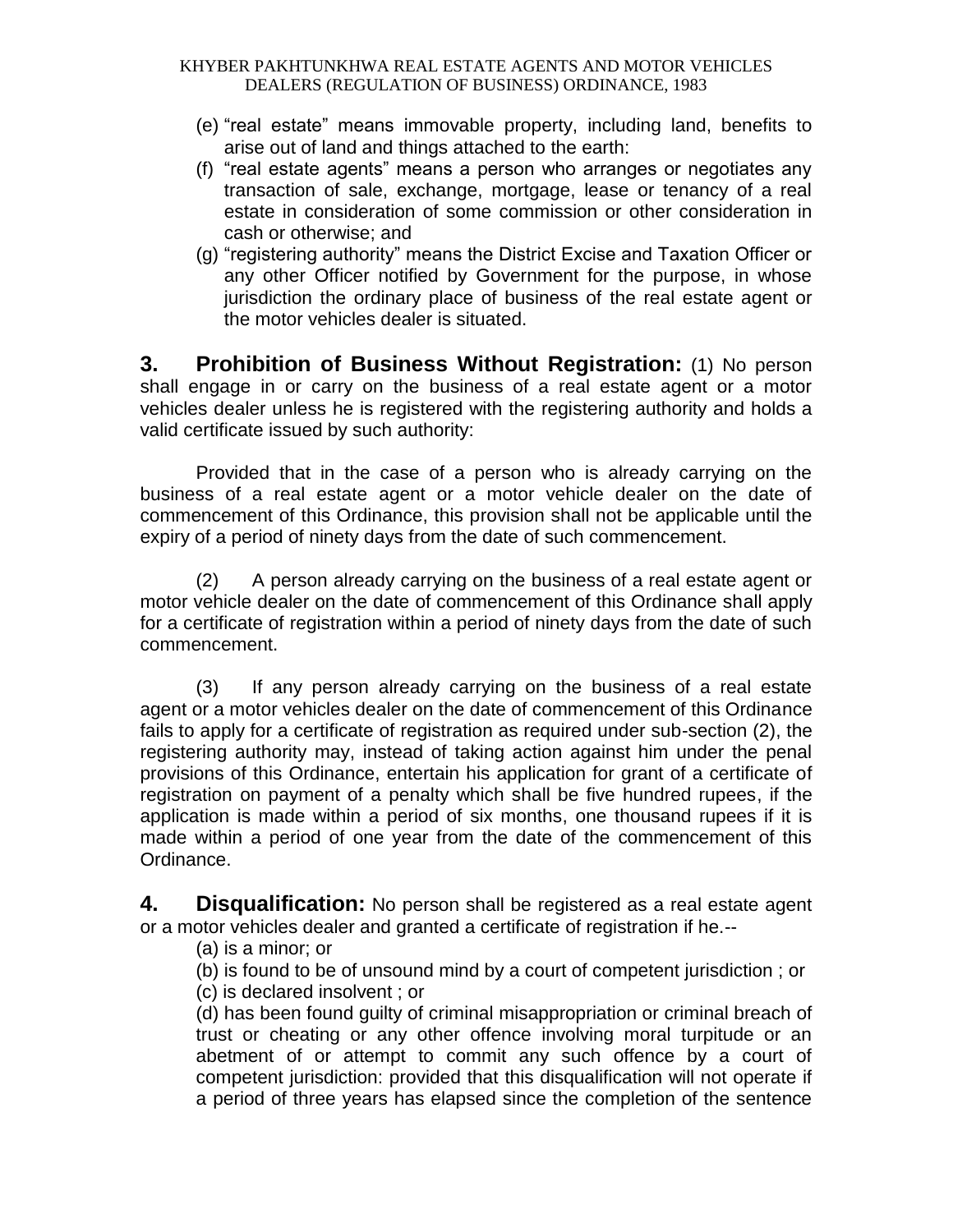imposed on any person in respect of any such offence.

**5. Procedure for registration:** (1) A person who wishes to obtain a certificate of registration to engage in or carry on the business of a real estate agent or a motor vehicles dealer shall make an application to the registering authority concerned in such form and manner and on payment of such fee $[...]$ ...] as may be prescribed.

(2) The registering authority, on being satisfied that the applicant has fulfilled all the requirements and does not suffer from any of the disqualifications laid down in section 4, shall register him as a real estate agent or a motor vehicles dealer, as the case may be and grant him a certificate in the prescribed form.

**6. Renewal of Registration:** (1) A certificate of registration issued under section 5 shall be valid for a period of one year only and shall be renewable annually.

(2) A real estate agent or a motor vehicles dealer who wishes to get his certificate of registration renewed shall, within thirty days preceding the date of expiry of his certificate, apply to the registering authority concerned in such form and manner and on payment of such fee as may be prescribed.

(3) The registering authority, on being satisfied that the applicant has fulfilled all the requirements and does not suffer from any of the disqualifications laid down in section 4, shall grant a certificate of renewal of registration in the prescribed form.

(4) If a real state agent or a motor vehicle dealer fails to apply for the renewal of his certificate of registration within the period provided by sub-section (2), the registering authority may, instead of taking action against him under the penal provisions of this Ordinance, entertain his application for renewal of registration on payment of penalty of one hundred rupees, the application is made within one month and five hundred rupees if it is made within three months of the date when the renewal was due.

**7. Fixation of Commission:** Government may prescribe maximum rate of commission or remuneration which a real estate agent or a motor vehicles dealer may charge on any transaction of real estate or motor vehicle arranged or negotiated by him.

**8. Maintenance of Record and Accounts etc:** (1)A real estate agent and a motor vehicle dealer shall maintain such accounts and other record of the transactions arranged, negotiated or made by him and in such manner as

 1 "and furnishing of such security" omitted vide KHYBER PAKHTUNKHWA Finance Act 2009.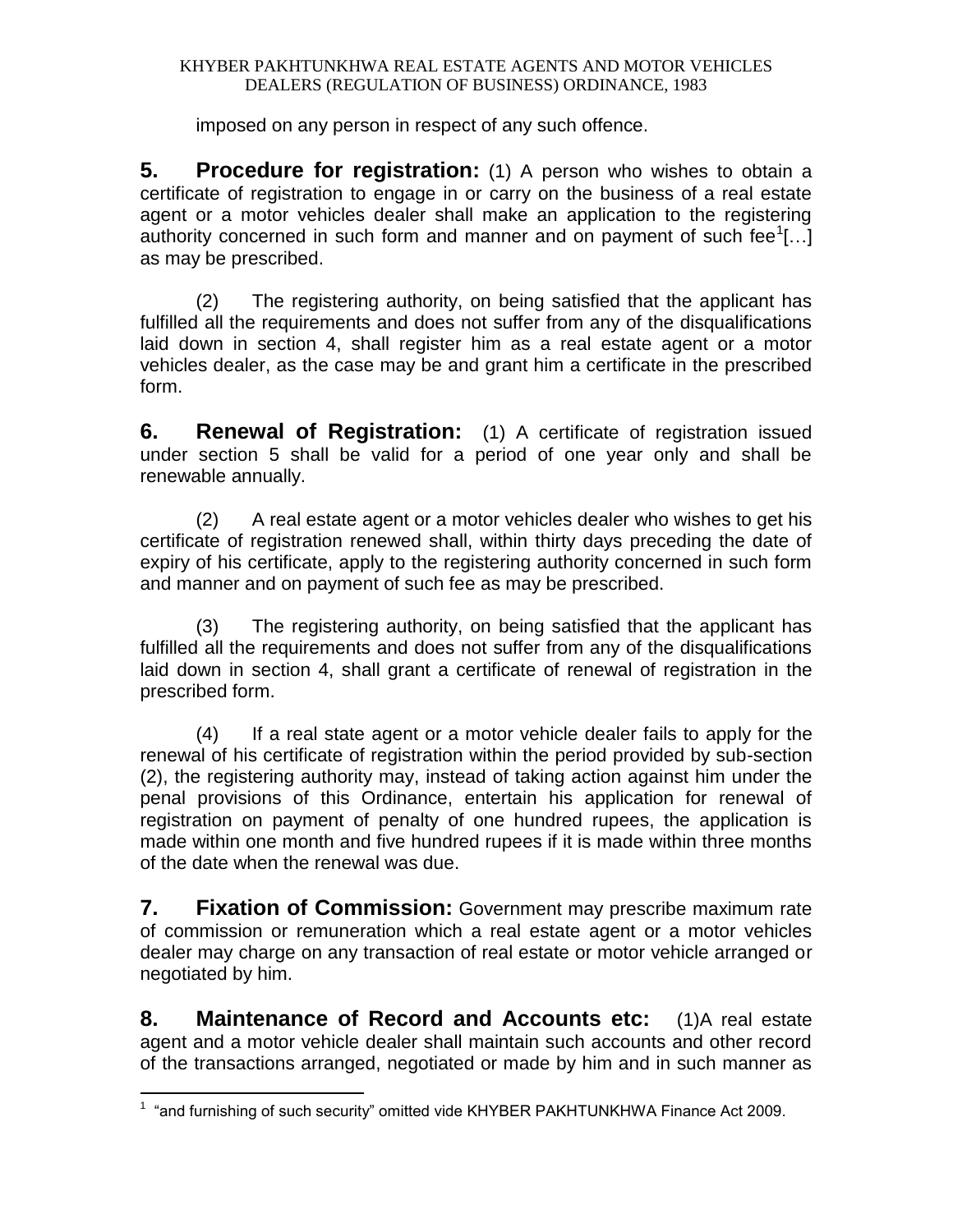may be prescribed.

(2) A real estate agent and a motor vehicle dealer shall, as and when required to do so, produce the accounts and other record maintained by him under sub-section (1) before such officer or authority as may be prescribed and shall also supply such information and in such form and within such time as may be required by the authority.

**9. Cancellation and Suspension of Registration:** (1) The registration authority may, by an order in writing, cancel or suspend a certificate for such period not exceeding three months for a first breach and not exceeding six months for a second or subsequent breach as may be specified in that order, if it is satisfied that a real estate agent or motor vehicle dealer has committed a breach of any of the conditions of the certificate or has committed any of the following mal-practices:

- (a) has maintained or submitted incorrect account of the transactions;
- (b) has arranged or negotiated a transaction knowing that there was a defect in the title of the real estate ; or
- (c) has charged commission or remuneration at a rate higher than that prescribed :

Provided that no such order shall be passed without giving the persons concerned an opportunity to show cause within fifteen days from the date of issue of show cause notice.

(2) Any person aggrieved by an order passed under sub-section (1) may, within thirty days of the passing of the order, prefer an appeal to the Director, Excise and Taxation, and the decision of the said Director shall be final.

**10. Section 10:** (1) A person who contravenes any of the provisions of this Ordinance shall be punishable with simple imprisonment which may extend to six months or with fine which may extend to twenty five thousand rupees or with both.

(2) No court shall take cognizance of the offence under this Ordinance, except on a complaint made in writing by the registering authority.

(3) The offences under this Ordinance shall be bail able.

**11. Section 11:** Government may make rules for carrying into effect the purposes of power to make rules under this Ordinance.

Peshawar Dated, the 29<sup>th</sup> June, 1983. LIEUTENANT-GENERAL